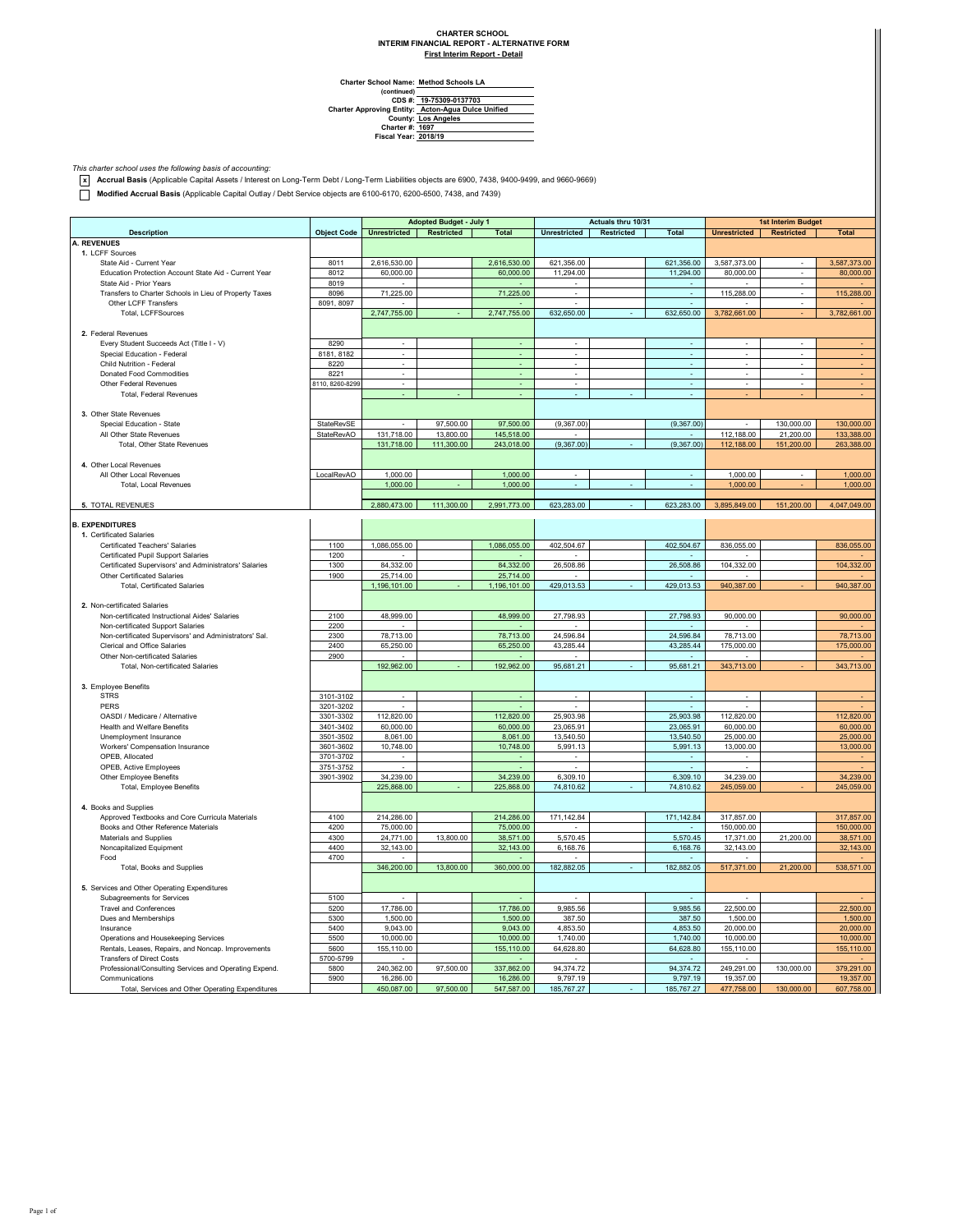| 6. Capital Outlay (Objects 6100-6170, 6200-6500 for modified accrual basis only) |             |                             |            |              |                          |   |              |              |            |              |
|----------------------------------------------------------------------------------|-------------|-----------------------------|------------|--------------|--------------------------|---|--------------|--------------|------------|--------------|
| Land and Land Improvements                                                       | 6100-6170   | $\overline{\phantom{a}}$    |            |              | ×                        |   | ٠            | ٠            |            | $\sim$       |
| Buildings and Improvements of Buildings                                          | 6200        | $\mathcal{L}$               |            | ÷.           | ÷.                       |   | ä,           | ×.           |            | $\sim$       |
| Books and Media for New School Libraries or Major                                |             |                             |            |              |                          |   |              |              |            |              |
| Expansion of School Libraries                                                    | 6300        | ×.                          |            | $\sim$       | $\sim$                   |   | ×.           | ×            |            | $\sim$       |
| Equipment                                                                        | 6400        | $\mathcal{L}_{\mathcal{A}}$ |            | ÷            | $\epsilon$               |   | $\omega$     | $\epsilon$   |            | ÷.           |
| <b>Equipment Replacement</b>                                                     | 6500        | $\epsilon$                  |            | $\sim$       | $\sim$                   |   | ×            | $\sim$       |            | $\sim$       |
| Depreciation Expense (for accrual basis only)                                    | 6900        | ٠                           |            | ÷            | $\overline{\phantom{a}}$ |   | ×,           | ٠            |            | ÷.           |
| Total, Capital Outlay                                                            |             | ä,                          |            | ÷            | ×,                       | ÷ | ÷.           | ÷            | ä,         | $\sim$       |
|                                                                                  |             |                             |            |              |                          |   |              |              |            |              |
| 7. Other Outgo                                                                   |             |                             |            |              |                          |   |              |              |            |              |
| Tuition to Other Schools                                                         | 7110-7143   | ٠                           |            | ÷            | ٠                        |   | ÷.           | ٠            |            |              |
| Transfers of Pass-through Revenues to Other LEAs                                 | 7211-7213   | $\overline{\phantom{a}}$    |            | ÷.           | $\overline{\phantom{a}}$ |   | $\omega$     | ٠            |            | $\sim$       |
| Transfers of Apportionments to Other LEAs - Spec. Ed.                            | 7221-7223SE | ä,                          |            |              | ä,                       |   | ä,           |              |            | ÷.           |
| Transfers of Apportionments to Other LEAs - All Other                            | 7221-7223AO | $\sim$                      |            | ÷            | ×.                       |   | ×            | ٠            |            | ÷.           |
| All Other Transfers                                                              | 7281-7299   | $\mathbf{r}$                |            | ÷.           | ÷.                       |   | ÷.           | ×.           |            | $\sim$       |
| <b>Transfers of Indirect Costs</b>                                               | 7300-7399   | $\epsilon$                  |            | ÷            | ÷                        | ÷ | ×            | $\sim$       | ×          | ÷.           |
| Debt Service:                                                                    |             |                             |            |              |                          |   |              |              |            |              |
| Interest                                                                         | 7438        | 1.000.00                    |            | 1.000.00     | 169.00                   |   | 169.00       | 1,000.00     |            | 1,000.00     |
| Principal (for modified accrual basis only)                                      | 7439        |                             |            |              | ÷.                       |   | ×.           | ×.           |            | ÷            |
| Total, Other Outgo                                                               |             | 1,000.00                    |            | 1,000.00     | 169.00                   |   | 169.00       | 1,000.00     |            | 1,000.00     |
|                                                                                  |             |                             |            |              |                          |   |              |              |            |              |
| 8. TOTAL EXPENDITURES                                                            |             | 2,412,218.00                | 111,300.00 | 2,523,518.00 | 968,323.68               |   | 968,323.68   | 2,525,288.00 | 151,200.00 | 2,676,488.00 |
|                                                                                  |             |                             |            |              |                          |   |              |              |            |              |
| C. EXCESS (DEFICIENCY) OF REVENUES OVER EXPEND.                                  |             |                             |            |              |                          |   |              |              |            |              |
| BEFORE OTHER FINANCING SOURCES AND USES (A5-B8)                                  |             | 468.255.00                  |            | 468,255.00   | (345.040.68)             |   | (345.040.68) | 1.370.561.00 |            | 1.370.561.00 |
|                                                                                  |             |                             |            |              |                          |   |              |              |            |              |
| <b>D. OTHER FINANCING SOURCES / USES</b>                                         |             |                             |            |              |                          |   |              |              |            |              |
| 1. Other Sources                                                                 | 8930-8979   |                             |            | ÷            |                          |   | ÷            |              |            |              |
| 2. Less: Other Uses                                                              | 7630-7699   |                             |            | ÷            |                          |   | $\sim$       |              |            | $\sim$       |
| 3. Contributions Between Unrestricted and Restricted Accounts                    |             |                             |            |              |                          |   |              |              |            |              |
| (must net to zero)                                                               | 8980-8999   |                             |            | $\sim$       |                          |   | ×            |              |            | ÷            |
|                                                                                  |             |                             |            |              |                          |   |              |              |            |              |
| 4. TOTAL OTHER FINANCING SOURCES / USES                                          |             |                             |            |              |                          |   | ٠            |              |            |              |
|                                                                                  |             |                             |            |              |                          |   |              |              |            |              |
| E. NET INCREASE (DECREASE) IN FUND BALANCE (C + D4)                              |             | 468,255.00                  |            | 468,255.00   | (345,040.68)             |   | (345,040.68) | 1,370,561.00 |            | 1,370,561.00 |
|                                                                                  |             |                             |            |              |                          |   |              |              |            |              |
| F. FUND BALANCE, RESERVES                                                        |             |                             |            |              |                          |   |              |              |            |              |
| 1. Beginning Fund Balance                                                        | 9791        | 781,146.08                  |            | 781,146.08   | 750,840.81               |   | 750,840.81   | 750,840.81   |            | 750,840.81   |
| a. As of July 1<br>b. Adjustments to Beginning Balance                           | 9793, 9795  |                             |            |              |                          |   | ÷.           |              |            |              |
| c. Adjusted Beginning Balance                                                    |             | 781,146.08                  |            | 781.146.08   | 750,840.81               |   | 750.840.81   | 750,840.81   |            | 750.840.81   |
| 2. Ending Fund Balance, June 30 (E + F.1.c.)                                     |             | 1,249,401.08                |            | 1,249,401.08 | 405,800.13               | ÷ | 405,800.13   | 2,121,401.81 |            | 2,121,401.81 |
|                                                                                  |             |                             |            |              |                          |   |              |              |            |              |
| Components of Ending Fund Balance :                                              |             |                             |            |              |                          |   |              |              |            |              |
| a. Nonspendable                                                                  |             |                             |            |              |                          |   |              |              |            |              |
| Revolving Cash (equals object 9130)                                              | 9711        |                             |            | ÷            |                          |   | ÷.           |              |            | $\sim$       |
| Stores (equals object 9320)                                                      | 9712        |                             |            | ÷.           |                          |   | ÷.           |              |            | $\omega$     |
| Prepaid Expenditures (equals object 9330)                                        | 9713        |                             |            |              |                          |   | ٠            |              |            | $\sim$       |
| All Others                                                                       | 9719        |                             |            | ÷.           |                          |   | $\omega$     |              |            | $\omega$ .   |
| <b>b</b> Restricted                                                              | 9740        |                             |            | ÷.           |                          | ٠ | ÷.           |              | ×,         | ÷.           |
| c. Committed                                                                     |             |                             |            |              |                          |   |              |              |            |              |
| <b>Stabilization Arrangements</b>                                                | 9750        |                             |            |              |                          |   | ٠            |              |            | ٠            |
| Other Commitments                                                                | 9760        |                             |            |              |                          |   | ÷            |              |            | $\sim$       |
| d. Assigned                                                                      |             |                             |            |              |                          |   |              |              |            |              |
| Other Assignments                                                                | 9780        |                             |            | $\sim$       |                          |   | $\sim$       |              |            | $\sim$       |
| e Unassigned/Unappropriated                                                      |             |                             |            |              |                          |   |              |              |            |              |
|                                                                                  |             |                             |            |              |                          |   |              |              |            |              |
| Reserve for Economic Uncertainities                                              | 9789        | 37,482.03                   |            | 37,482.03    | 12.174.00                |   | 12,174.00    | 63.642.05    |            | 63,642.05    |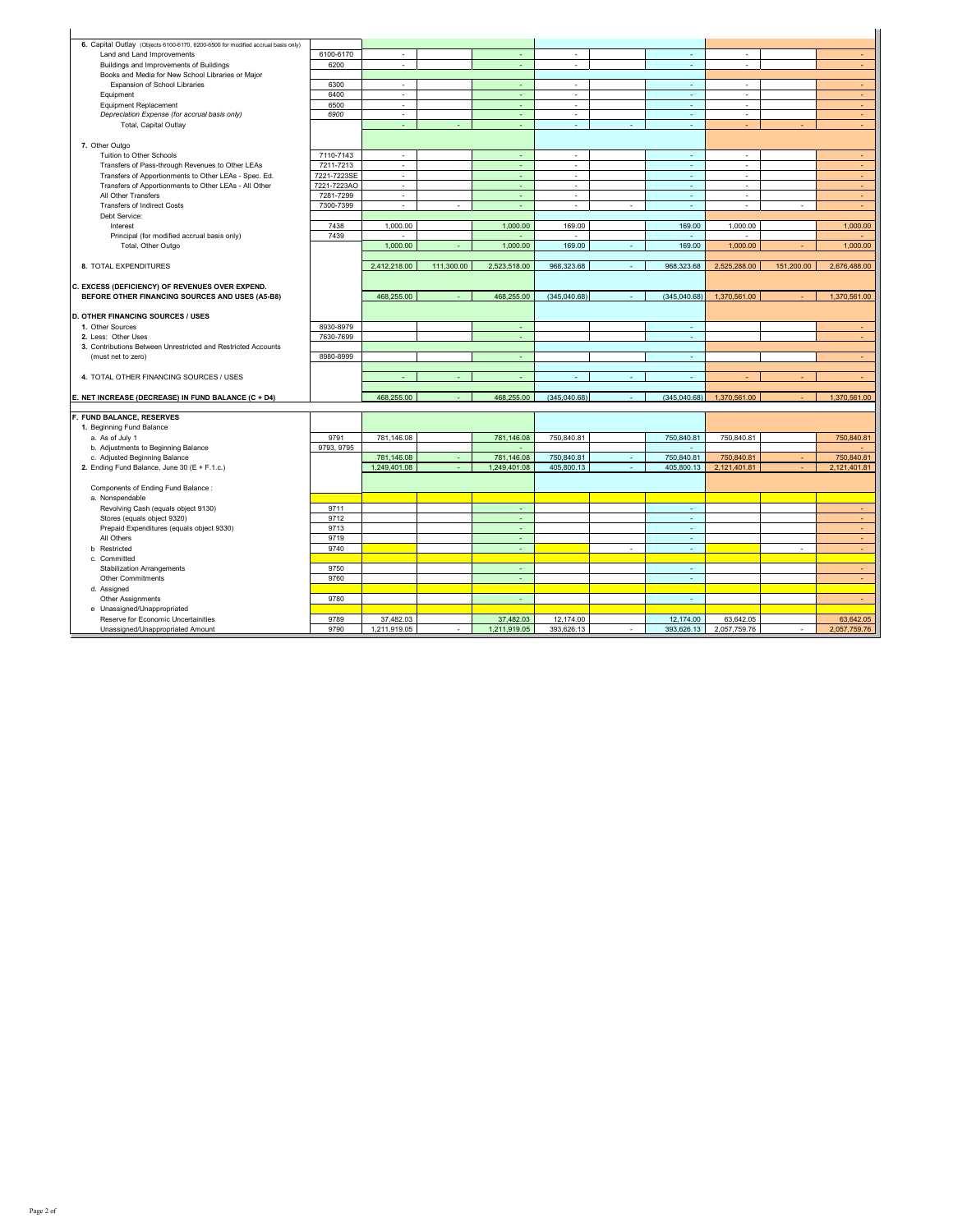## **CHARTER SCHOOL INTERIM FINANCIAL REPORT - ALTERNATIVE FORM First Interim Report - Summary**

**Charter School Name: Method Schools LA**

**(continued) 19-75309-0137703 CDS #:**

**Los Angeles Acton-Agua Dulce Unified County: Charter Approving Entity:**

**1697 Charter #:**

|                                                                                                      |                                 |                             |                          |                          | 1st Interim vs. Adopted Budget        |                    |
|------------------------------------------------------------------------------------------------------|---------------------------------|-----------------------------|--------------------------|--------------------------|---------------------------------------|--------------------|
|                                                                                                      |                                 | 7/1 Adopted                 | <b>Actuals thru</b>      | 1st Interim              | Increase, (Decrease)<br>\$ Difference | % Change           |
| <b>Description</b><br>A. REVENUES                                                                    | <b>Object Code</b>              | Budget (X)                  | 10/31 (Y)                | Budget (Z)               | $(Z)$ vs. $(X)$                       | $(Z)$ vs. $(X)$    |
| 1. LCFF/Revenue Limit Sources                                                                        |                                 |                             |                          |                          |                                       |                    |
| State Aid - Current Year                                                                             | 8011                            | 2,616,530.00                | 621,356.00               | 3,587,373.00             | 970.843.00                            | 37.10%             |
| Education Protection Account State Aid - Current Year                                                | 8012                            | 60,000.00                   | 11,294.00                | 80,000.00                | 20,000.00                             | 33.33%             |
| State Aid - Prior Years                                                                              | 8019                            |                             |                          |                          |                                       |                    |
| Transfers to Charter Schools Funding in Lieu of Property Taxes                                       | 8096                            | 71,225.00                   |                          | 115,288.00               | 44,063.00                             | 61.86%             |
| <b>Other LCFF Transfers</b><br>Total, LCFF Sources                                                   | 8091, 8097                      | 2,747,755.00                | 632,650.00               | 3,782,661.00             | 1,034,906.00                          | 37.66%             |
| 2. Federal Revenues                                                                                  |                                 |                             |                          |                          |                                       |                    |
| Every Student Succeeds Act (Title I-V)                                                               | 8290                            |                             | $\omega$                 | ÷.                       | $\mathbf{r}$                          |                    |
| Special Education - Federal                                                                          | 8181, 8182                      |                             |                          |                          | $\mathbf{r}$                          |                    |
| <b>Child Nutrition - Federal</b>                                                                     | 8220                            | $\overline{a}$              | ÷                        | ÷.                       | $\mathbf{r}$                          |                    |
| <b>Donated Food Commodities</b>                                                                      | 8221                            | $\sim$                      | $\sim$                   | $\blacksquare$           | $\blacksquare$                        |                    |
| <b>Other Federal Revenues</b>                                                                        | 8110, 8260-8299                 | ä,                          |                          |                          | $\blacksquare$                        |                    |
| <b>Total, Federal Revenues</b>                                                                       |                                 |                             |                          |                          | $\blacksquare$                        |                    |
| 3. Other State Revenues                                                                              |                                 |                             |                          |                          |                                       |                    |
| Special Education - State<br>All Other State Revenues                                                | StateRevSE<br><b>StateRevAO</b> | 97,500.00<br>145,518.00     | (9,367.00)               | 130,000.00<br>133,388.00 | 32,500.00<br>(12, 130.00)             | 33.33%<br>$-8.34%$ |
| Total, Other State Revenues                                                                          |                                 | 243,018.00                  | (9,367.00)               | 263,388.00               | 20,370.00                             | 8.38%              |
|                                                                                                      |                                 |                             |                          |                          |                                       |                    |
| 4. Other Local Revenues                                                                              | LocalRevAO                      | 1.000.00                    |                          |                          |                                       |                    |
| All Other Local Revenues<br>Total, Local Revenues                                                    |                                 | 1.000.00                    | $\omega$                 | 1,000.00<br>1,000.00     | $\mathbf{r}$                          | 0.00%<br>0.00%     |
|                                                                                                      |                                 |                             |                          |                          |                                       |                    |
| <b>5. TOTAL REVENUES</b>                                                                             |                                 | 2,991,773.00                | 623,283.00               | 4,047,049.00             | 1,055,276.00                          | 35.27%             |
| <b>B. EXPENDITURES</b>                                                                               |                                 |                             |                          |                          |                                       |                    |
| 1. Certificated Salaries                                                                             |                                 |                             |                          |                          |                                       |                    |
| <b>Certificated Teachers' Salaries</b>                                                               | 1100                            | 1,086,055.00                | 402,504.67               | 836,055.00               | (250,000.00)                          | $-23.02%$          |
| <b>Certificated Pupil Support Salaries</b><br>Certificated Supervisors' and Administrators' Salaries | 1200<br>1300                    | 84,332.00                   | 26,508.86                | 104,332.00               | 20,000.00                             | 23.72%             |
| <b>Other Certificated Salaries</b>                                                                   | 1900                            | 25,714.00                   |                          |                          | (25, 714.00)                          | $(100\%)$          |
| <b>Total, Certificated Salaries</b>                                                                  |                                 | 1,196,101.00                | 429,013.53               | 940,387.00               | (255, 714.00)                         | $-21.38%$          |
| 2. Non-certificated Salaries                                                                         |                                 |                             |                          |                          |                                       |                    |
| Non-certificated Instructional Aides' Salaries                                                       | 2100                            | 48,999.00                   | 27,798.93                | 90,000.00                | 41,001.00                             | 83.68%             |
| Non-certificated Support Salaries                                                                    | 2200                            |                             |                          |                          |                                       |                    |
| Non-certificated Supervisors' and Administrators' Sal.                                               | 2300                            | 78,713.00                   | 24,596.84                | 78,713.00                |                                       | 0.00%              |
| <b>Clerical and Office Salaries</b>                                                                  | 2400                            | 65,250.00                   | 43,285.44                | 175,000.00               | 109,750.00                            | 168.20%            |
| <b>Other Non-certificated Salaries</b>                                                               | 2900                            |                             |                          |                          |                                       |                    |
| <b>Total. Non-certificated Salaries</b>                                                              |                                 | 192,962.00                  | 95,681.21                | 343,713.00               | 150,751.00                            | 78.12%             |
| 3. Employee Benefits                                                                                 |                                 |                             |                          |                          |                                       |                    |
| <b>STRS</b>                                                                                          | 3101-3102                       | $\blacksquare$              | $\overline{\phantom{a}}$ | ٠                        | $\blacksquare$                        |                    |
| <b>PERS</b>                                                                                          | 3201-3202                       |                             | $\blacksquare$           |                          | $\blacksquare$                        |                    |
| OASDI / Medicare / Alternative                                                                       | 3301-3302                       | 112,820.00                  | 25,903.98                | 112,820.00               | $\mathcal{L}_{\mathcal{A}}$           | 0.00%              |
| <b>Health and Welfare Benefits</b><br>Unemployment Insurance                                         | 3401-3402                       | 60,000.00<br>8,061.00       | 23,065.91                | 60,000.00<br>25,000.00   | $\overline{a}$<br>16,939.00           | 0.00%<br>210.14%   |
| Workers' Compensation Insurance                                                                      | 3501-3502<br>3601-3602          | 10,748.00                   | 13,540.50<br>5,991.13    | 13,000.00                | 2,252.00                              | 20.95%             |
| OPEB, Allocated                                                                                      | 3701-3702                       |                             |                          |                          |                                       |                    |
| OPEB, Active Employees                                                                               | 3751-3752                       | ä,                          | ٠                        |                          | $\overline{\phantom{a}}$              |                    |
| <b>Other Employee Benefits</b>                                                                       | 3901-3902                       | 34,239.00                   | 6,309.10                 | 34,239.00                |                                       | 0.00%              |
| <b>Total, Employee Benefits</b>                                                                      |                                 | 225,868.00                  | 74,810.62                | 245,059.00               | 19,191.00                             | 8.50%              |
| 4. Books and Supplies                                                                                |                                 |                             |                          |                          |                                       |                    |
| Approved Textbooks and Core Curricula Materials                                                      | 4100                            | 214,286.00                  | 171,142.84               | 317,857.00               | 103,571.00                            | 48.33%             |
| Books and Other Reference Materials                                                                  | 4200                            | 75,000.00                   | ÷                        | 150,000.00               | 75,000.00                             | 100.00%            |
| Materials and Supplies                                                                               | 4300                            | 38,571.00                   | 5,570.45                 | 38,571.00                | $\mathbf{r}$                          | 0.00%              |
| Noncapitalized Equipment<br>Food                                                                     | 4400<br>4700                    | 32,143.00<br>$\overline{a}$ | 6,168.76                 | 32,143.00                | ÷.<br>$\overline{a}$                  | 0.00%              |
| Total, Books and Supplies                                                                            |                                 | 360,000.00                  | 182,882.05               | 538,571.00               | 178,571.00                            | 49.60%             |
|                                                                                                      |                                 |                             |                          |                          |                                       |                    |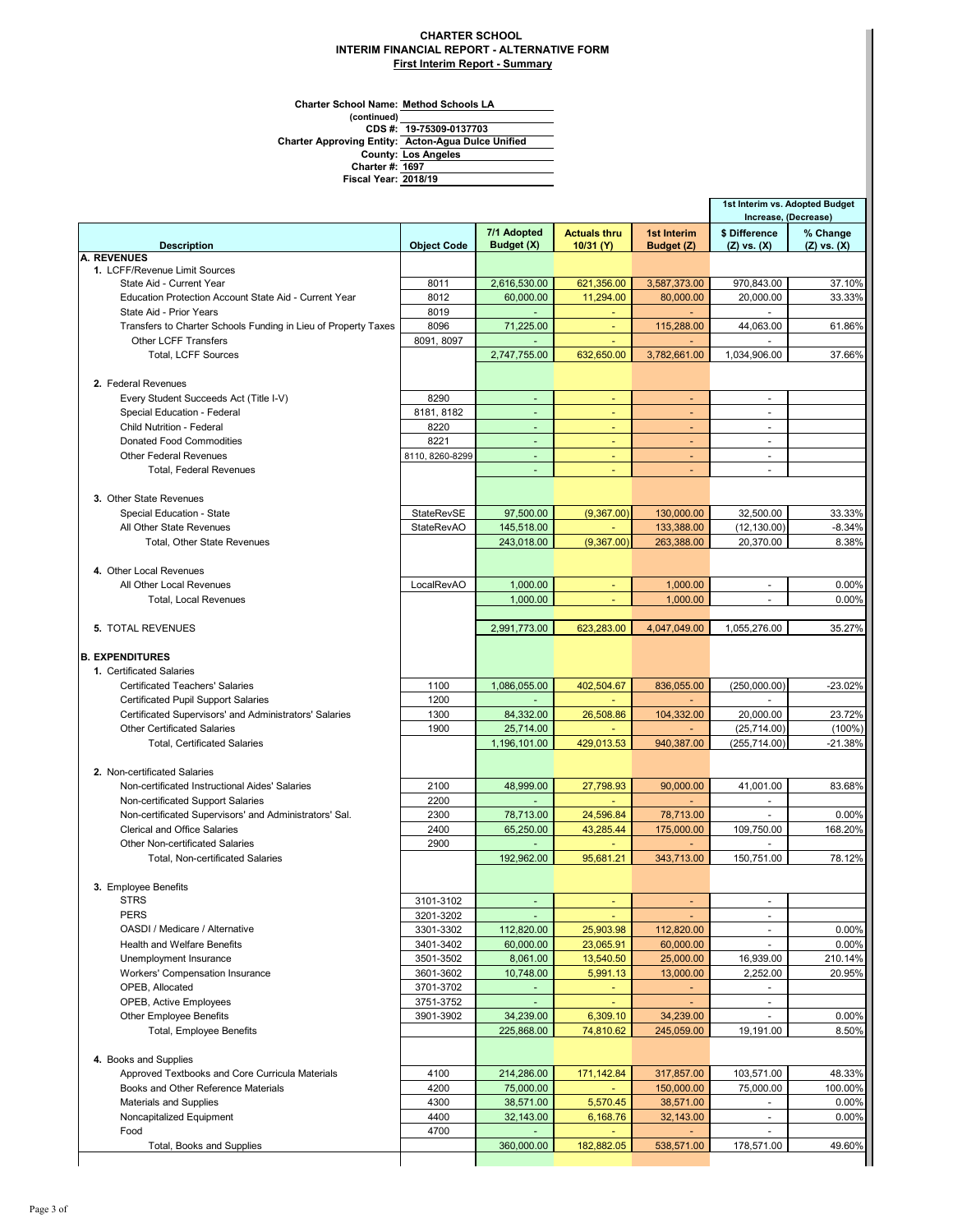| 5. Services and Other Operating Expenditures                                 |              |                           |                          |                              |                          |                  |
|------------------------------------------------------------------------------|--------------|---------------------------|--------------------------|------------------------------|--------------------------|------------------|
| Subagreements for Services                                                   | 5100         |                           |                          |                              |                          |                  |
| <b>Travel and Conferences</b>                                                | 5200         | 17,786.00                 | 9,985.56                 | 22,500.00                    | 4,714.00                 | 26.50%           |
| Dues and Memberships                                                         | 5300         | 1,500.00                  | 387.50                   | 1,500.00                     |                          | 0.00%            |
| Insurance                                                                    | 5400         | 9,043.00                  | 4,853.50                 | 20,000.00                    | 10,957.00                | 121.17%          |
| Operations and Housekeeping Services                                         | 5500         | 10,000.00                 | 1,740.00                 | 10,000.00                    |                          | 0.00%            |
| Rentals, Leases, Repairs, and Noncap. Improvements                           | 5600         | 155,110.00                | 64,628.80                | 155,110.00                   | $\blacksquare$           | 0.00%            |
| <b>Transfers of Direct Costs</b>                                             | 5700-5799    | $\blacksquare$            | $\sim$                   | ٠                            | $\blacksquare$           |                  |
| Professional/Consulting Services and Operating Expend.                       | 5800         | 337,862.00                | 94,374.72                | 379,291.00                   | 41,429.00                | 12.26%           |
|                                                                              |              |                           |                          |                              |                          |                  |
| Communications                                                               | 5900         | 16,286.00                 | 9,797.19                 | 19,357.00                    | 3,071.00                 | 18.86%           |
| Total, Services and Other Operating Expenditures                             |              | 547,587.00                | 185,767.27               | 607,758.00                   | 60,171.00                | 10.99%           |
|                                                                              |              |                           |                          |                              |                          |                  |
| 6. Capital Outlay (Objects 6100-6170, 6200-6500 modified accrual basis only) |              |                           |                          |                              |                          |                  |
| Land and Land Improvements                                                   | 6100-6170    | $\blacksquare$            | ٠                        | ٠                            | $\overline{\phantom{a}}$ |                  |
| Buildings and Improvements of Buildings                                      | 6200         | ä,                        |                          |                              | ä,                       |                  |
| Books and Media for New School Libraries or Major                            |              |                           |                          |                              |                          |                  |
| Expansion of School Libraries                                                | 6300         | $\sim$                    |                          |                              | ٠                        |                  |
| Equipment                                                                    | 6400         | $\overline{\phantom{a}}$  | ٠                        | ٠                            | $\blacksquare$           |                  |
| <b>Equipment Replacement</b>                                                 | 6500         | $\blacksquare$            | $\overline{\phantom{a}}$ | $\blacksquare$               | $\blacksquare$           |                  |
| Depreciation Expense (for accrual basis only)                                | 6900         | $\blacksquare$            | $\blacksquare$           | ٠                            | $\overline{\phantom{a}}$ |                  |
| Total, Capital Outlay                                                        |              | ä,                        | ä,                       | ٠                            | $\overline{a}$           |                  |
|                                                                              |              |                           |                          |                              |                          |                  |
| 7. Other Outgo                                                               |              |                           |                          |                              |                          |                  |
| Tuition to Other Schools                                                     | 7110-7143    | $\omega$                  | $\omega$                 | ä,                           | $\blacksquare$           |                  |
| Transfers of Pass-through Revenues to Other LEAs                             | 7211-7213    | $\omega$                  | $\blacksquare$           | ٠                            | ÷                        |                  |
| Transfers of Apportionments to Other LEAs - Spec. Ed.                        | 7221-7223SE  | $\omega$                  | $\overline{\phantom{a}}$ | $\blacksquare$               | ÷                        |                  |
| Transfers of Apportionments to Other LEAs - All Other                        | 7221-7223AO  | $\blacksquare$            | $\overline{\phantom{a}}$ | $\qquad \qquad \blacksquare$ | $\overline{\phantom{a}}$ |                  |
| All Other Transfers                                                          | 7281-7299    | $\omega$                  |                          |                              | ä,                       |                  |
| <b>Transfers of Indirect Costs</b>                                           | 7300-7399    | $\omega$                  | ٠                        | ٠                            | ä,                       |                  |
| Debt Service:                                                                |              |                           |                          |                              |                          |                  |
| Interest                                                                     | 7438         | 1,000.00                  | 169.00                   | 1,000.00                     | $\blacksquare$           | 0.00%            |
| Principal (for modified accrual basis only)                                  | 7439         |                           |                          |                              | ۰                        |                  |
| Total, Other Outgo                                                           |              | 1,000.00                  | 169.00                   | 1,000.00                     | ä,                       | 0.00%            |
|                                                                              |              |                           |                          |                              |                          |                  |
| 8. TOTAL EXPENDITURES                                                        |              | 2,523,518.00              | 968,323.68               | 2,676,488.00                 | 152,970.00               | 6.06%            |
|                                                                              |              |                           |                          |                              |                          |                  |
|                                                                              |              |                           |                          |                              |                          |                  |
| C. EXCESS (DEFICIENCY) OF REVENUES OVER EXPEND.                              |              |                           |                          |                              |                          |                  |
| BEFORE OTHER FINANCING SOURCES AND USES (A5-B8)                              |              | 468,255.00                | (345,040.68)             | 1,370,561.00                 | 902,306.00               | 192.70%          |
|                                                                              |              |                           |                          |                              |                          |                  |
| D. OTHER FINANCING SOURCES / USES                                            |              |                           |                          |                              |                          |                  |
| 1. Other Sources                                                             | 8930-8979    | $\blacksquare$            |                          | $\overline{\phantom{a}}$     | ä,                       |                  |
| 2. Less: Other Uses                                                          |              | $\overline{\phantom{a}}$  | ٠                        | $\overline{\phantom{a}}$     | ٠                        |                  |
|                                                                              | 7630-7699    |                           |                          |                              |                          |                  |
| 3. Contributions Between Unrestricted and Restricted Accounts                |              | $\sim$                    | ٠                        | $\overline{\phantom{a}}$     | ٠                        |                  |
| (must net to zero)                                                           | 8980-8999    |                           |                          |                              |                          |                  |
| 4. TOTAL OTHER FINANCING SOURCES / USES                                      |              | ä,                        | ä,                       |                              | $\overline{\phantom{a}}$ |                  |
|                                                                              |              |                           |                          |                              |                          |                  |
|                                                                              |              |                           |                          |                              |                          |                  |
| E. NET INCREASE (DECREASE) IN FUND BALANCE (C + D4)                          |              | 468,255.00                | (345,040.68)             | 1,370,561.00                 | 902,306.00               | 192.70%          |
|                                                                              |              |                           |                          |                              |                          |                  |
| F. FUND BALANCE, RESERVES                                                    |              |                           |                          |                              |                          |                  |
| 1. Beginning Fund Balance                                                    |              |                           |                          |                              |                          |                  |
| a. As of July 1                                                              | 9791         | 781,146.08<br>ä,          | 750,840.81               | 750,840.81                   | (30, 305.27)             | $-3.88%$         |
| b. Adjustments/Restatements                                                  | 9793, 9795   |                           |                          |                              |                          |                  |
| c. Adjusted Beginning Fund Balance                                           |              | 781,146.08                | 750,840.81               | 750,840.81                   |                          |                  |
| 2. Ending Fund Balance, June 30 (E + F.1.c.)                                 |              | 1,249,401.08              | 405,800.13               | 2,121,401.81                 |                          |                  |
|                                                                              |              |                           |                          |                              |                          |                  |
| Components of Ending Fund Balance:                                           |              |                           |                          |                              |                          |                  |
| a. Nonspendable                                                              |              |                           |                          |                              |                          |                  |
| Revolving Cash (equals object 9130)                                          | 9711         | $\omega$                  | ÷.                       | ÷.                           | $\blacksquare$           |                  |
| Stores (equals object 9320)                                                  | 9712         | $\omega$                  |                          |                              | $\blacksquare$           |                  |
| Prepaid Expenditures (equals object 9330)                                    | 9713         | $\omega$                  | ٠                        | ٠                            | $\blacksquare$           |                  |
| All Others                                                                   | 9719         | $\blacksquare$            | $\overline{\phantom{a}}$ | $\blacksquare$               | ٠                        |                  |
| b. Restricted                                                                | 9740         | ÷.                        |                          |                              | ä,                       |                  |
| c Committed                                                                  |              |                           |                          |                              |                          |                  |
| <b>Stabilization Arrangements</b>                                            | 9750         | $\omega$                  | ä,                       | ÷.                           | ÷,                       |                  |
| <b>Other Commitments</b>                                                     | 9760         | ä,                        | $\overline{\phantom{a}}$ | ٠                            | ä,                       |                  |
| d Assigned                                                                   |              |                           |                          |                              |                          |                  |
| <b>Other Assignments</b>                                                     | 9780         | $\blacksquare$            | $\overline{\phantom{a}}$ | ٠                            | $\overline{\phantom{a}}$ |                  |
| e. Unassigned/Unappropriated                                                 |              |                           |                          |                              |                          |                  |
| Reserve for Economic Uncertainties<br>Unassigned/Unappropriated Amount       | 9789<br>9790 | 37,482.03<br>1,211,919.05 | 12,174.00<br>393,626.13  | 63,642.05<br>2,057,759.76    | 26,160.02<br>845,840.71  | 69.79%<br>69.79% |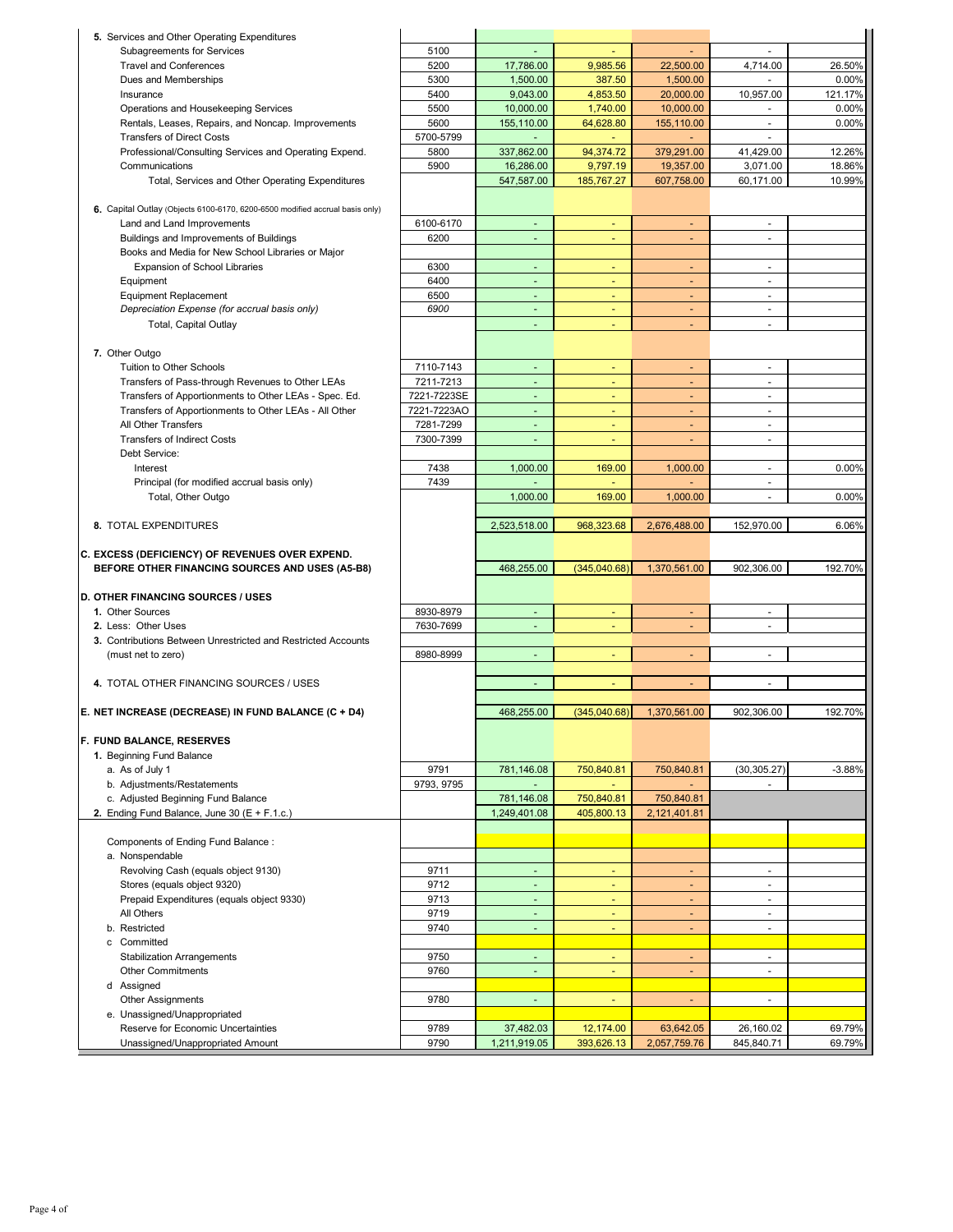## **CHARTER SCHOOL MULTI-YEAR PROJECTION - ALTERNATIVE FORM First Interim Report - MYP**

**(continued) Charter School Name: Method Schools LA County: Los Angeles Charter #: 1697 Charter Approving Entity: Acton-Agua Dulce Unified CDS #: 19-75309-0137703**

*This charter school uses the following basis of accounting:*

**x** Accrual Basis (Applicable Capital Assets / Interest on Long-Term Debt / Long-Term Liabilities objects are 6900, 7438, 9400-9499, and 9660-9669)

**Fiscal Year: 2018/19**

**Modified Accrual Basis** (Applicable Capital Outlay / Debt Service objects are 6100-6170, 6200-6500, 7438, and 7439)

|                                                                                               |                    | FY 2018/19          |                   |                          | <b>Totals for</b> | <b>Totals for</b> |  |
|-----------------------------------------------------------------------------------------------|--------------------|---------------------|-------------------|--------------------------|-------------------|-------------------|--|
| <b>Description</b>                                                                            | <b>Object Code</b> | <b>Unrestricted</b> | <b>Restricted</b> | <b>Total</b>             | 2019/20           | 2020/21           |  |
| <b>A. REVENUES</b>                                                                            |                    |                     |                   |                          |                   |                   |  |
| 1. LCFF Sources                                                                               |                    |                     |                   |                          |                   |                   |  |
| State Aid - Current Year                                                                      | 8011               | 3,587,373.00        | 0.00              | 3,587,373.00             | 3,684,509.00      | 3,787,764.00      |  |
| Education Protection Account State Aid - Current Year                                         | 8012               | 80.000.00           | 0.00              | 80,000.00                | 80.000.00         | 80.000.00         |  |
| State Aid - Prior Years                                                                       | 8019               | 0.00                | 0.00              | 0.00                     | 0.00              | 0.00              |  |
| Transfers of Charter Schools in Lieu of Property Taxes                                        | 8096               | 115,288.00          | 0.00              | 115,288.00               | 115,288.00        | 115,288.00        |  |
| <b>Other LCFF Transfers</b>                                                                   | 8091, 8097         | 0.00                | 0.00              | 0.00                     | 0.00              | 0.00              |  |
| <b>Total, LCFF Sources</b>                                                                    |                    | 3,782,661.00        | 0.00              | 3,782,661.00             | 3,879,797.00      | 3,983,052.00      |  |
| 2. Federal Revenues                                                                           |                    |                     |                   |                          |                   |                   |  |
|                                                                                               | 8290               |                     |                   | 0.00                     |                   |                   |  |
| Every Student Succeeds Act (Title I - V)                                                      | 8181.8182          | 0.00<br>0.00        | 0.00<br>0.00      | 0.00                     |                   |                   |  |
| Special Education - Federal                                                                   |                    |                     |                   |                          |                   |                   |  |
| <b>Child Nutrition - Federal</b><br><b>Donated Food Commodities</b>                           | 8220<br>8221       | 0.00                | 0.00<br>0.00      | 0.00<br>0.00             |                   |                   |  |
| <b>Other Federal Revenues</b>                                                                 |                    | 0.00                |                   |                          |                   |                   |  |
|                                                                                               | 8110, 8260-8299    | 0.00<br>0.00        | 0.00<br>0.00      | 0.00<br>0.00             | 0.00              | 0.00              |  |
| <b>Total, Federal Revenues</b>                                                                |                    |                     |                   |                          |                   |                   |  |
| 3. Other State Revenues                                                                       |                    |                     |                   |                          |                   |                   |  |
| Special Education - State                                                                     | StateRevSE         | 0.00                | 130,000.00        | 130,000.00               | 130,000.00        | 130,000.00        |  |
| All Other State Revenues                                                                      | <b>StateRevAO</b>  | 112,188.00          | 21,200.00         |                          | 81,600.00         | 81,600.00         |  |
| <b>Total, Other State Revenues</b>                                                            |                    | 112,188.00          | 151,200.00        | 133,388.00<br>263,388.00 | 211,600.00        | 211,600.00        |  |
|                                                                                               |                    |                     |                   |                          |                   |                   |  |
| 4. Other Local Revenues                                                                       |                    |                     |                   |                          |                   |                   |  |
| All Other Local Revenues                                                                      | LocalRevAO         | 1,000.00            | 0.00              | 1,000.00                 | 1,000.00          | 1,000.00          |  |
| <b>Total, Local Revenues</b>                                                                  |                    | 1,000.00            | 0.00              | 1,000.00                 | 1,000.00          | 1,000.00          |  |
|                                                                                               |                    |                     |                   |                          |                   |                   |  |
| 5. TOTAL REVENUES                                                                             |                    | 3,895,849.00        | 151,200.00        | 4,047,049.00             | 4,092,397.00      | 4,195,652.00      |  |
|                                                                                               |                    |                     |                   |                          |                   |                   |  |
| <b>B. EXPENDITURES</b>                                                                        |                    |                     |                   |                          |                   |                   |  |
| 1. Certificated Salaries                                                                      |                    |                     |                   |                          |                   |                   |  |
| <b>Certificated Teachers' Salaries</b>                                                        | 1100               | 836,055.00          | 0.00              | 836,055.00               | 720,000.00        | 756,000.00        |  |
| <b>Certificated Pupil Support Salaries</b>                                                    | 1200               | 0.00                | 0.00              | 0.00                     |                   |                   |  |
| Certificated Supervisors' and Administrators' Salaries                                        | 1300               | 104,332.00          | 0.00              | 104,332.00               | 88,550.00         | 90,000.00         |  |
| <b>Other Certificated Salaries</b>                                                            | 1900               | 0.00                | 0.00              | 0.00                     |                   |                   |  |
| <b>Total, Certificated Salaries</b>                                                           |                    | 940,387.00          | 0.00              | 940,387.00               | 808,550.00        | 846,000.00        |  |
| 2. Non-certificated Salaries                                                                  |                    |                     |                   |                          |                   |                   |  |
| Non-certificated Instructional Aides' Salaries                                                | 2100               | 90,000.00           | 0.00              | 90,000.00                | 94,500.00         | 99,225.00         |  |
| Non-certificated Support Salaries                                                             | 2200               | 0.00                | 0.00              | 0.00                     |                   |                   |  |
|                                                                                               | 2300               | 78,713.00           | 0.00              | 78,713.00                | 82,650.00         | 86,785.00         |  |
| Non-certificated Supervisors' and Administrators' Sal.<br><b>Clerical and Office Salaries</b> | 2400               | 175,000.00          |                   | 175,000.00               | 183,750.00        | 192,937.50        |  |
| <b>Other Non-certificated Salaries</b>                                                        |                    |                     | 0.00              |                          |                   |                   |  |
|                                                                                               | 2900               | 0.00                | 0.00              | 0.00                     |                   |                   |  |
| <b>Total, Non-certificated Salaries</b>                                                       |                    | 343,713.00          | 0.00              | 343,713.00               | 360,900.00        | 378,947.50        |  |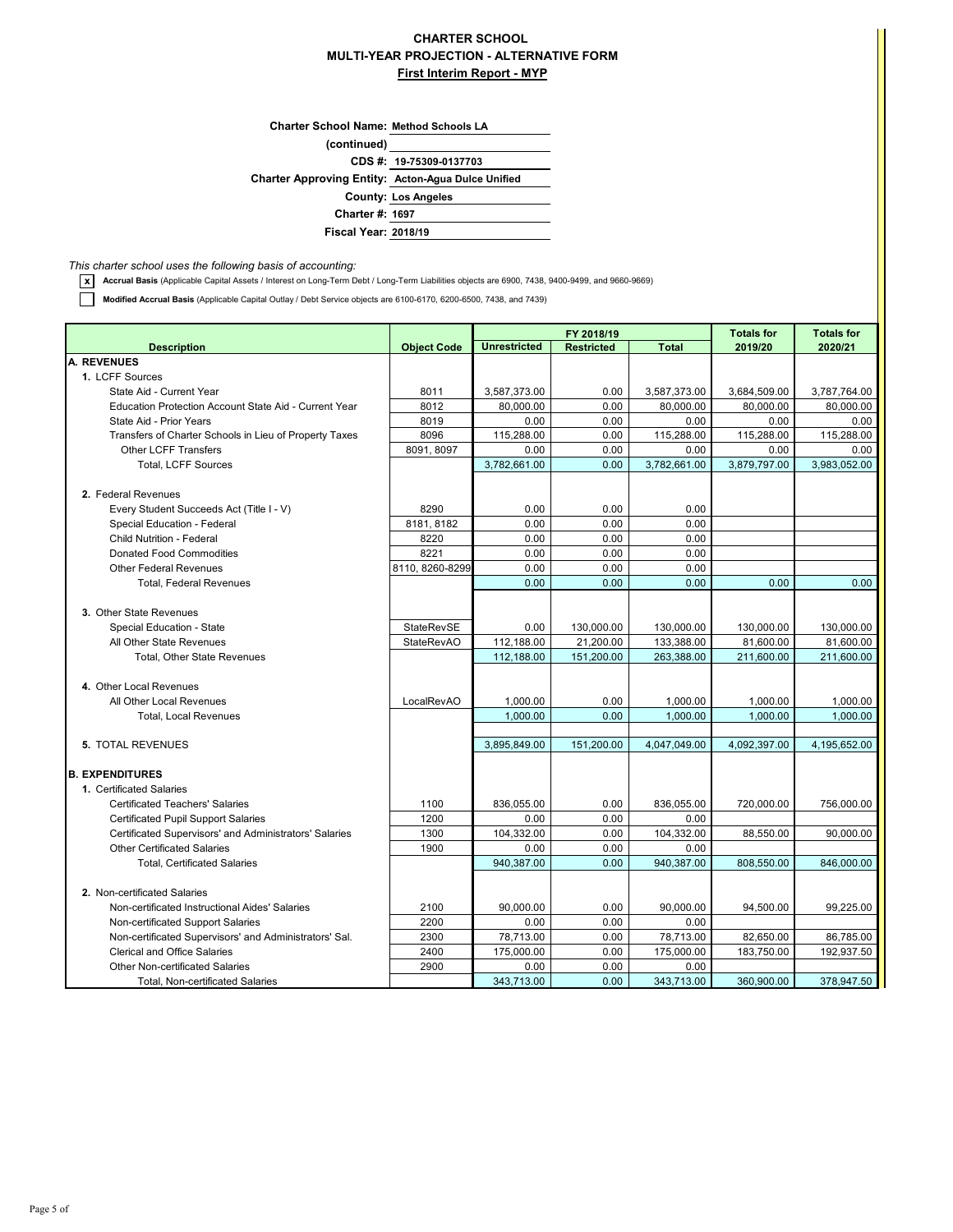|                                                                         |                    |                     | FY 2018/19        |              | <b>Totals for</b> | <b>Totals for</b> |
|-------------------------------------------------------------------------|--------------------|---------------------|-------------------|--------------|-------------------|-------------------|
| <b>Description</b>                                                      | <b>Object Code</b> | <b>Unrestricted</b> | <b>Restricted</b> | <b>Total</b> | 2019/20           | 2020/21           |
| 3. Employee Benefits                                                    |                    |                     |                   |              |                   |                   |
| <b>STRS</b>                                                             | 3101-3102          | 0.00                | 0.00              | 0.00         |                   | 0.00              |
| <b>PERS</b>                                                             | 3201-3202          | 0.00                | 0.00              | 0.00         |                   | 0.00              |
| OASDI / Medicare / Alternative                                          | 3301-3302          | 112,820.00          | 0.00              | 112,820.00   | 116,204.60        | 119,690.74        |
| <b>Health and Welfare Benefits</b>                                      | 3401-3402          | 60,000.00           | 0.00              | 60,000.00    | 61,800.00         | 63,654.00         |
| Unemployment Insurance                                                  | 3501-3502          | 25,000.00           | 0.00              | 25,000.00    | 25,750.00         | 26,522.50         |
| Workers' Compensation Insurance                                         | 3601-3602          | 13,000.00           | 0.00              | 13,000.00    | 13,390.00         | 13,791.70         |
| OPEB, Allocated                                                         | 3701-3702          | 0.00                | 0.00              | 0.00         |                   | 0.00              |
| <b>OPEB, Active Employees</b>                                           | 3751-3752          | 0.00                | 0.00              | 0.00         |                   | 0.00              |
| <b>Other Employee Benefits</b>                                          | 3901-3902          | 34,239.00           | 0.00              | 34,239.00    | 35,266.17         | 36,324.16         |
| <b>Total, Employee Benefits</b>                                         |                    | 245,059.00          | 0.00              | 245,059.00   | 252,410.77        | 259,983.09        |
|                                                                         |                    |                     |                   |              |                   |                   |
| 4. Books and Supplies                                                   |                    |                     |                   |              |                   |                   |
| Approved Textbooks and Core Curricula Materials                         | 4100               | 317,857.00          | 0.00              | 317,857.00   | 327,392.71        | 337,214.49        |
| Books and Other Reference Materials                                     | 4200               | 150,000.00          | 0.00              | 150,000.00   | 154,500.00        | 159,135.00        |
| <b>Materials and Supplies</b>                                           | 4300               | 17,371.00           | 21,200.00         | 38,571.00    | 39,728.13         | 40,919.97         |
| Noncapitalized Equipment                                                | 4400               | 32,143.00           | 0.00              | 32,143.00    | 33,107.29         | 34,100.51         |
| Food                                                                    | 4700               | 0.00                | 0.00              | 0.00         | 0.00              | 0.00              |
| <b>Total, Books and Supplies</b>                                        |                    | 517,371.00          | 21,200.00         | 538,571.00   | 554,728.13        | 571,369.97        |
|                                                                         |                    |                     |                   |              |                   |                   |
| 5. Services and Other Operating Expenditures                            |                    |                     |                   |              |                   |                   |
| <b>Subagreements for Services</b>                                       | 5100               | 0.00                | 0.00              | 0.00         | 0.00              | 0.00              |
| <b>Travel and Conferences</b>                                           | 5200               | 22,500.00           | 0.00              | 22,500.00    | 23,175.00         | 23,870.25         |
| Dues and Memberships                                                    | 5300               | 1,500.00            | 0.00              | 1,500.00     | 1,545.00          | 1,591.35          |
| Insurance                                                               | 5400               | 20,000.00           | 0.00              | 20,000.00    | 20,600.00         | 21,218.00         |
| Operations and Housekeeping Services                                    | 5500               | 10,000.00           | 0.00              | 10,000.00    | 10,300.00         | 10,609.00         |
| Rentals, Leases, Repairs, and Noncap. Improvements                      | 5600               | 155,110.00          | 0.00              | 155,110.00   | 159,763.30        | 164,556.20        |
| <b>Transfers of Direct Costs</b>                                        | 5700-5799          | 0.00                | 0.00              | 0.00         | 0.00              | 0.00              |
| Professional/Consulting Services and Operating Expend.                  | 5800               | 249,291.00          | 130,000.00        | 379,291.00   | 390,669.73        | 402,389.82        |
| Communications                                                          | 5900               | 19,357.00           | 0.00              | 19,357.00    | 19,937.71         | 20,535.84         |
| Total, Services and Other Operating Expenditures                        |                    | 477,758.00          | 130,000.00        | 607,758.00   | 625,990.74        | 644,770.46        |
|                                                                         |                    |                     |                   |              |                   |                   |
| 6. Capital Outlay (Obj. 6100-6170, 6200-6500 for mod. accr. basis only) |                    |                     |                   |              |                   |                   |
| Land and Land Improvements                                              | 6100-6170          | 0.00                | 0.00              | 0.00         | 0.00              | 0.00              |
| Buildings and Improvements of Buildings                                 | 6200               | 0.00                | 0.00              | 0.00         | 0.00              | 0.00              |
| Books and Media for New School Libraries or Major                       |                    |                     |                   |              |                   |                   |
| <b>Expansion of School Libraries</b>                                    | 6300               | 0.00                | 0.00              | 0.00         | 0.00              | 0.00              |
| Equipment                                                               | 6400               | 0.00                | 0.00              | 0.00         | 0.00              | 0.00              |
| <b>Equipment Replacement</b>                                            | 6500               | 0.00                | 0.00              | 0.00         | 0.00              | 0.00              |
| Depreciation Expense (for accrual basis only)                           | 6900               | 0.00                | 0.00              | 0.00         | 0.00              | 0.00              |
| <b>Total, Capital Outlay</b>                                            |                    | 0.00                | 0.00              | 0.00         | 0.00              | 0.00              |
|                                                                         |                    |                     |                   |              |                   |                   |
| 7. Other Outgo                                                          |                    |                     |                   |              |                   |                   |
| Tuition to Other Schools                                                | 7110-7143          | 0.00                | 0.00              | 0.00         | 0.00              | 0.00              |
| Transfers of Pass-through Revenues to Other LEAs                        | 7211-7213          | 0.00                | 0.00              | 0.00         | 0.00              | 0.00              |
| Transfers of Apportionments to Other LEAs - Spec. Ed.                   | 7221-7223SE        | 0.00                | 0.00              | 0.00         | 0.00              | 0.00              |
| Transfers of Apportionments to Other LEAs - All Other                   | 7221-7223AO        | 0.00                | 0.00              | 0.00         | 0.00              | 0.00              |
| All Other Transfers                                                     | 7280-7299          | 0.00                | 0.00              | 0.00         | 0.00              | 0.00              |
| <b>Transfers of Indirect Costs</b>                                      | 7300-7399          | 0.00                | 0.00              | 0.00         | 0.00              | 0.00              |
| Debt Service:                                                           |                    |                     |                   |              |                   |                   |
| Interest                                                                | 7438               | 1,000.00            | 0.00              | 1,000.00     | 0.00              |                   |
| Principal (for modified accrual basis only)                             | 7439               | 0.00                | 0.00              | 0.00         | 0.00              |                   |
| Total, Other Outgo                                                      |                    | 1,000.00            | 0.00              | 1,000.00     | 0.00              | 0.00              |
|                                                                         |                    |                     |                   |              |                   |                   |
| 8. TOTAL EXPENDITURES                                                   |                    | 2,525,288.00        | 151,200.00        | 2,676,488.00 | 2,602,579.64      | 2,701,071.03      |
|                                                                         |                    |                     |                   |              |                   |                   |
| C. EXCESS (DEFICIENCY) OF REVENUES OVER EXPEND.                         |                    |                     |                   |              |                   |                   |
| BEFORE OTHER FINANCING SOURCES AND USES (A5-B8)                         |                    | 1,370,561.00        | 0.00              | 1,370,561.00 | 1,489,817.36      | 1,494,580.97      |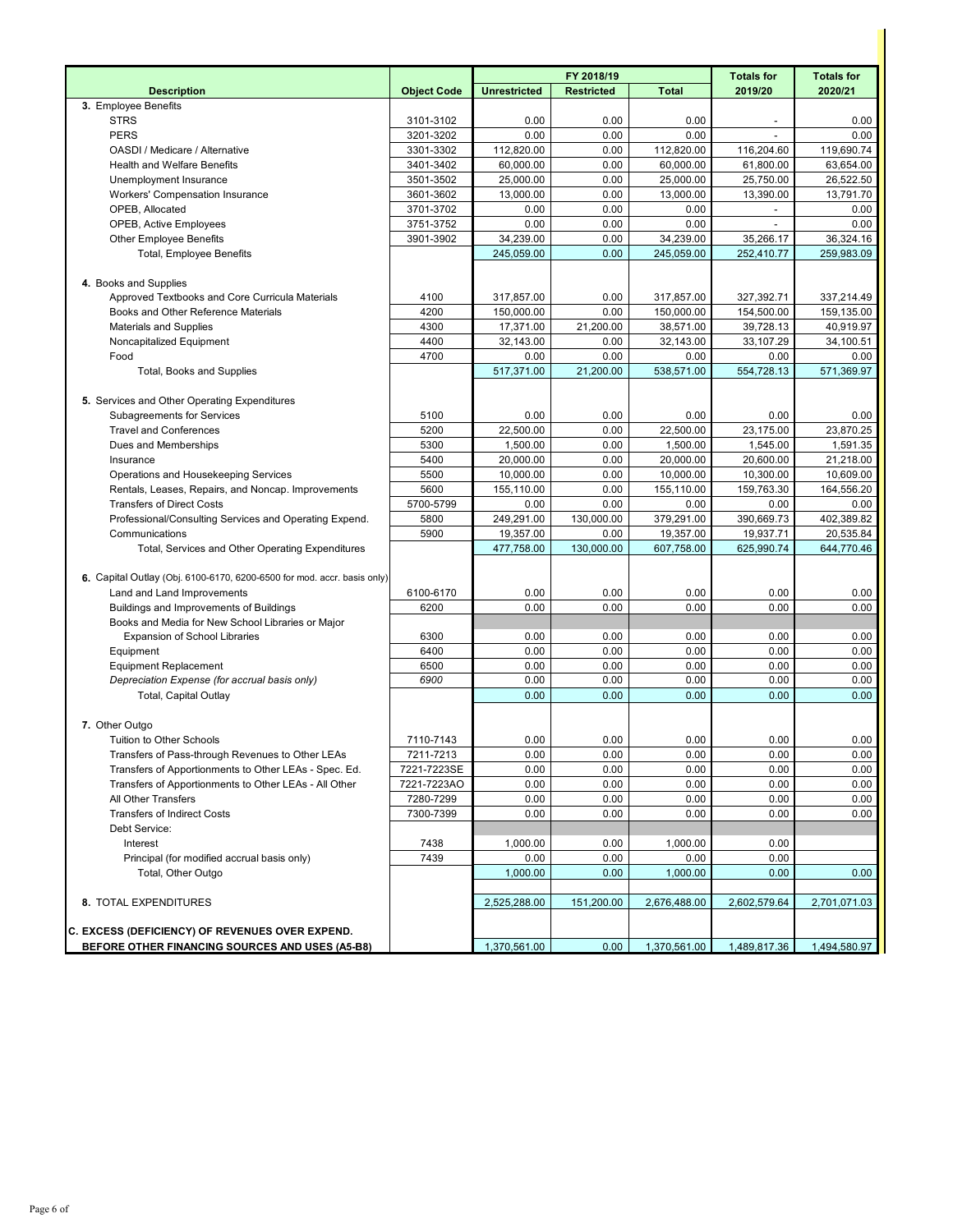|                                                               |                    |                     | FY 2018/19        |                    | <b>Totals for</b> | <b>Totals for</b>            |
|---------------------------------------------------------------|--------------------|---------------------|-------------------|--------------------|-------------------|------------------------------|
| <b>Description</b>                                            | <b>Object Code</b> | <b>Unrestricted</b> | <b>Restricted</b> | <b>Total</b>       | 2019/20           | 2020/21                      |
| <b>D. OTHER FINANCING SOURCES / USES</b>                      |                    |                     |                   |                    |                   |                              |
| 1. Other Sources                                              | 8930-8979          | 0.00                | 0.00              | 0.00               |                   |                              |
| 2. Less: Other Uses                                           | 7630-7699          | 0.00                | 0.00              | 0.00               |                   |                              |
| 3. Contributions Between Unrestricted and Restricted Accounts |                    |                     |                   |                    |                   |                              |
| (must net to zero)                                            | 8980-8999          | 0.00                | 0.00              | 0.00               |                   |                              |
|                                                               |                    |                     |                   |                    |                   |                              |
| 4. TOTAL OTHER FINANCING SOURCES / USES                       |                    | 0.00                | 0.00              | 0.00               | 0.00              | 0.00                         |
|                                                               |                    |                     |                   |                    |                   |                              |
| E. NET INCREASE (DECREASE) IN FUND BALANCE (C + D4)           |                    | 1,370,561.00        | 0.00              | 1,370,561.00       | 1,489,817.36      | 1,494,580.97                 |
|                                                               |                    |                     |                   |                    |                   |                              |
| F. FUND BALANCE, RESERVES                                     |                    |                     |                   |                    |                   |                              |
| 1. Beginning Fund Balance                                     |                    |                     |                   |                    |                   |                              |
| a. As of July 1<br>b. Adjustments/Restatements                | 9791<br>9793, 9795 | 750.840.81<br>0.00  | 0.00<br>0.00      | 750.840.81<br>0.00 | 2,121,401.81      | 3,611,219.17                 |
| c. Adjusted Beginning Balance                                 |                    | 750,840.81          | 0.00              | 750,840.81         | 2,121,401.81      |                              |
| 2. Ending Fund Balance, June 30 (E + F.1.c.)                  |                    | 2,121,401.81        | 0.00              | 2,121,401.81       | 3,611,219.17      | 3,611,219.17<br>5.105.800.14 |
|                                                               |                    |                     |                   |                    |                   |                              |
| Components of Ending Fund Balance:                            |                    |                     |                   |                    |                   |                              |
| a. Nonspendable                                               |                    |                     |                   |                    |                   |                              |
| Revolving Cash (equals object 9130)                           | 9711               | 0.00                | 0.00              | 0.00               |                   |                              |
| Stores (equals object 9320)                                   | 9712               | 0.00                | 0.00              | 0.00               |                   |                              |
| Prepaid Expenditures (equals object 9330)                     | 9713               | 0.00                | 0.00              | 0.00               |                   |                              |
| All Others                                                    | 9719               | 0.00                | 0.00              | 0.00               |                   |                              |
| b. Restricted                                                 | 9740               |                     | 0.00              | 0.00               |                   |                              |
| c. Committed                                                  |                    |                     |                   |                    |                   |                              |
| <b>Stabilization Arrangements</b>                             | 9750               | 0.00                | 0.00              | 0.00               |                   |                              |
| <b>Other Commitments</b>                                      | 9760               | 0.00                | 0.00              | 0.00               |                   |                              |
| d Assigned                                                    |                    |                     |                   |                    |                   |                              |
| <b>Other Assignments</b>                                      | 9780               | 0.00                | 0.00              | 0.00               |                   |                              |
| e. Unassigned/Unappropriated                                  |                    |                     |                   |                    |                   |                              |
| Reserve for Economic Uncertainties                            | 9789               | 63,642.05           | 0.00              | 63,642.05          |                   |                              |
| Unassigned/Unappropriated Amount                              | 9790               | 2,057,759.76        | 0.00              | 2,057,759.76       | 3,611,219.17      | 5,105,800.14                 |